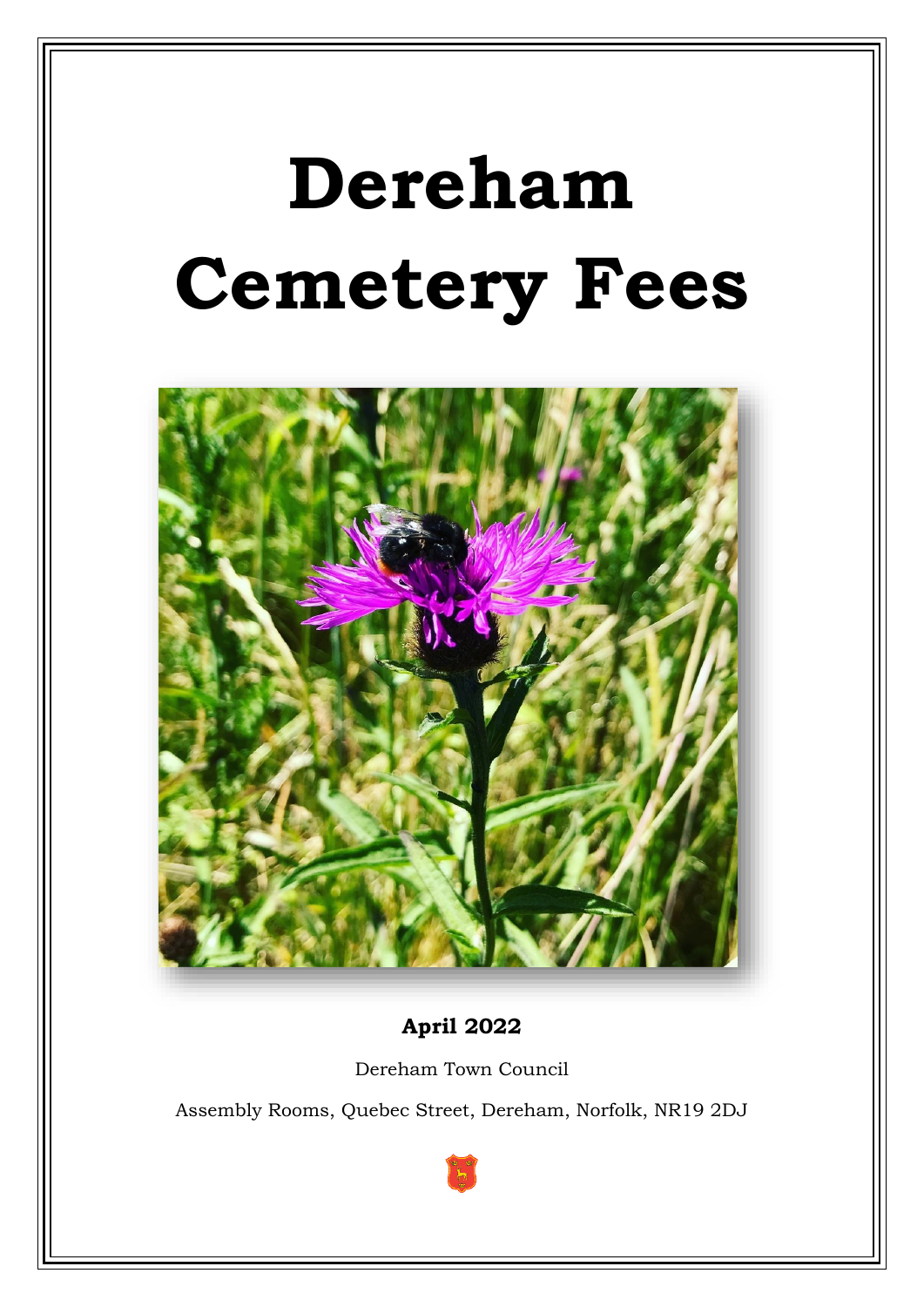Parishioner refers to a person living in the parish of Dereham (including Toftwood). A parishioner who has moved into a residential or nursing home outside of Dereham, will still be entitled to parishioner rates, provided reasonable proof can be given that they lived in Dereham prior to the move.

Interment fees apply to **all** burials and ashes interments taking place at the cemetery, whether Exclusive Rights of Burial have been purchased or not.

## **Interment Fees**

|                                                                                                           | Parishioner Rate<br>(Dereham Resident) | Non-Parishioner<br>Rate |
|-----------------------------------------------------------------------------------------------------------|----------------------------------------|-------------------------|
|                                                                                                           |                                        |                         |
| Standard size grave*                                                                                      | £667.00                                | £1467.50                |
| Child grave (1 to 12 years)*                                                                              | £74.00                                 | £162.50                 |
| NVF, stillborn, and child under 1                                                                         |                                        | £136.00                 |
| years*                                                                                                    | £61.90                                 |                         |
| Burial in kerbed grave area*                                                                              |                                        |                         |
| <i>includes permission fee for kerbs.</i><br>There will be an additional fee for<br>headstone permission) | £1751.50                               | £3853.00                |
| <b>Interment of Cremated Remains</b><br>(Ashes)                                                           | £141.00                                | £309.50                 |
| Scattering of Ashes                                                                                       | £54.30                                 | £119.50                 |

*\*No charge to families that meet the criteria of the Children's Funeral Fund.*

#### **Additional Charges**

|                                    | Fee     |
|------------------------------------|---------|
| Coffins over 6ft 8ins              | £168.00 |
| Caskets (not applicable for Ashes) | £168.00 |
| Use of Cemetery Road Chapel        | £67.90  |

Except in the case of an emergency certified by a Coroner or Registered Medical Practitioner, **any interment fees on a Saturday will be increased by 50%.**

\_\_\_\_\_\_\_\_\_\_\_\_\_\_\_\_\_\_\_\_\_\_\_\_\_\_\_\_\_\_\_\_\_\_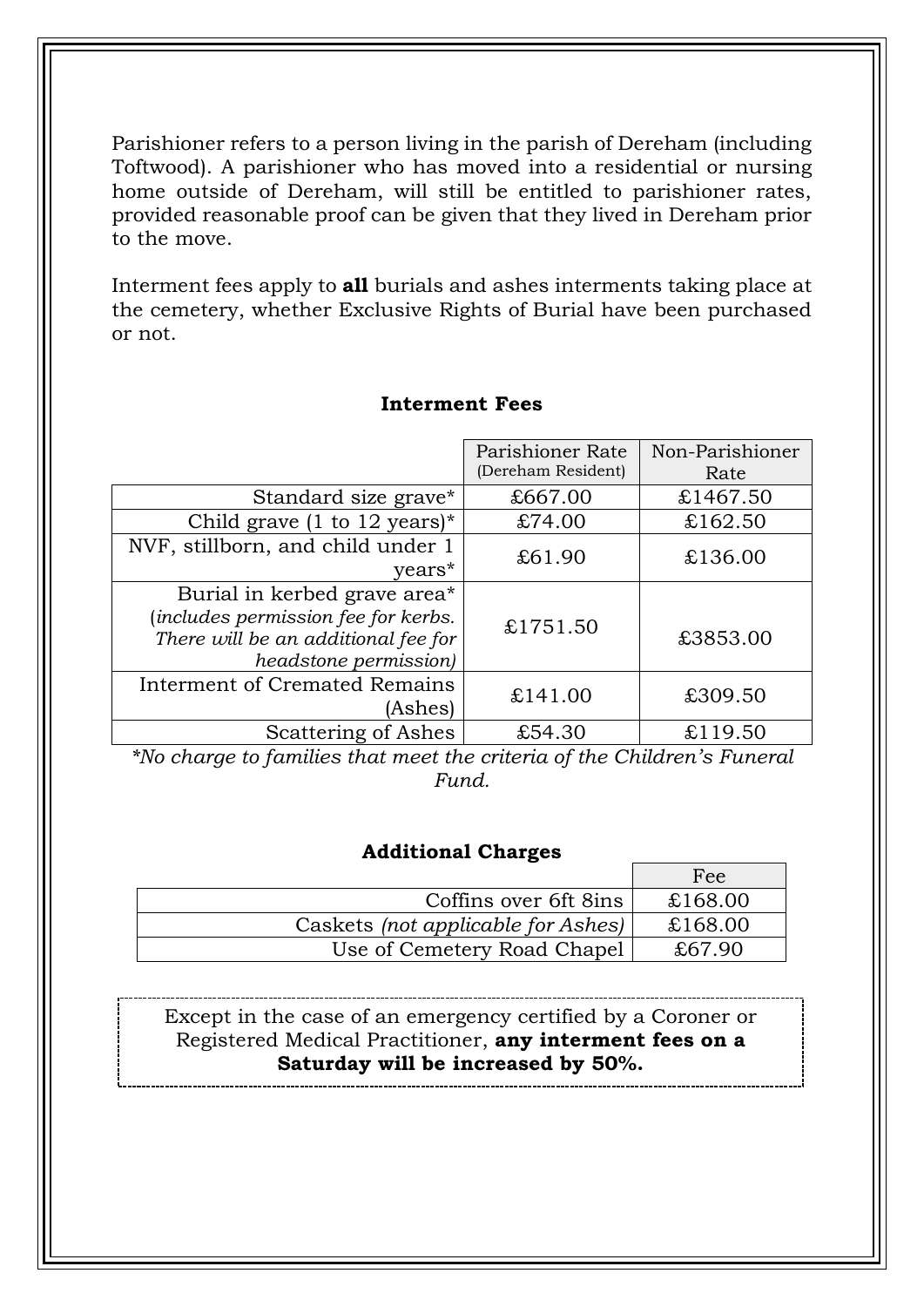## **Memorials**

| Permission to erect a memorial for a period of<br>$60$ years – includes first inscription | Parishioner Rate<br>(Dereham Resident) | Non-Parishioner<br>Rate |
|-------------------------------------------------------------------------------------------|----------------------------------------|-------------------------|
| Headstone and base under 3ft in height<br>(Max of 2ft 6ins width and 4ins thickness.)     | £201.00                                | £442.00                 |
| Headstone over 3ft in height                                                              | £312.50                                | £688.00                 |
| Headstone on an infant's grave not<br>exceeding 24ins with kerbs not exceeding<br>34ins   | £184.00                                | £405.00                 |
| Kerb stones enclosing a space not<br>exceeding 7ft by 2ft 6ins<br>(Cemetery Road only)    | £799.50                                | £2101.00                |
| A tablet on an Ashes plot                                                                 | £99.50                                 | £220.00                 |
| Additional Inscription on existing<br>Memorial                                            | £50.90                                 | £97.90                  |
| Permission for vase                                                                       | £99.90                                 | £220.00                 |
| Plaque in Norwich Road Cemetery Shelter<br>- up to 70 letters                             | $£168.50$ for 10 yrs                   | £370.00 for 10 yrs      |
| (additional lettering charged at 43p per<br>letter)                                       | £249.50 for 20 yrs                     | £549.00 for 20 yrs      |

**The concrete foundations (Grave Landings) at Norwich Road Cemetery MUST be 4ft in length.**

#### **Grave Purchase (EROB)**

An Exclusive Right of Burial gives the purchaser the right to say who can be buried in a defined grave space. Only the right of burial is purchased, not the land itself, which remains the property of Dereham Town Council.

|                                          | Parishioner Rate   | Non-Parishioner |
|------------------------------------------|--------------------|-----------------|
|                                          | (Dereham Resident) | Rate            |
| Adult Grave for up to two burials        | £542.00            | £1193.00        |
| Ashes Plot for up to two sets of ashes   | £108.50            | £238.50         |
| Adult Grave in Kerbed Area for up to     | £1084.50           | £2386.00        |
| two burials (Norwich Road Cemetery only) |                    |                 |

*After 60 years, there will be an automatic right to renew the Grant for a further period of 25 years; administration fees will apply.*

#### **Miscellaneous Fees**

|                                        | <b>Standard Rate</b> |
|----------------------------------------|----------------------|
| Registration and Certificate of Grant  | £23.50               |
| Search                                 | £23.50               |
| <b>Exhumation Administration Costs</b> | £235.00              |